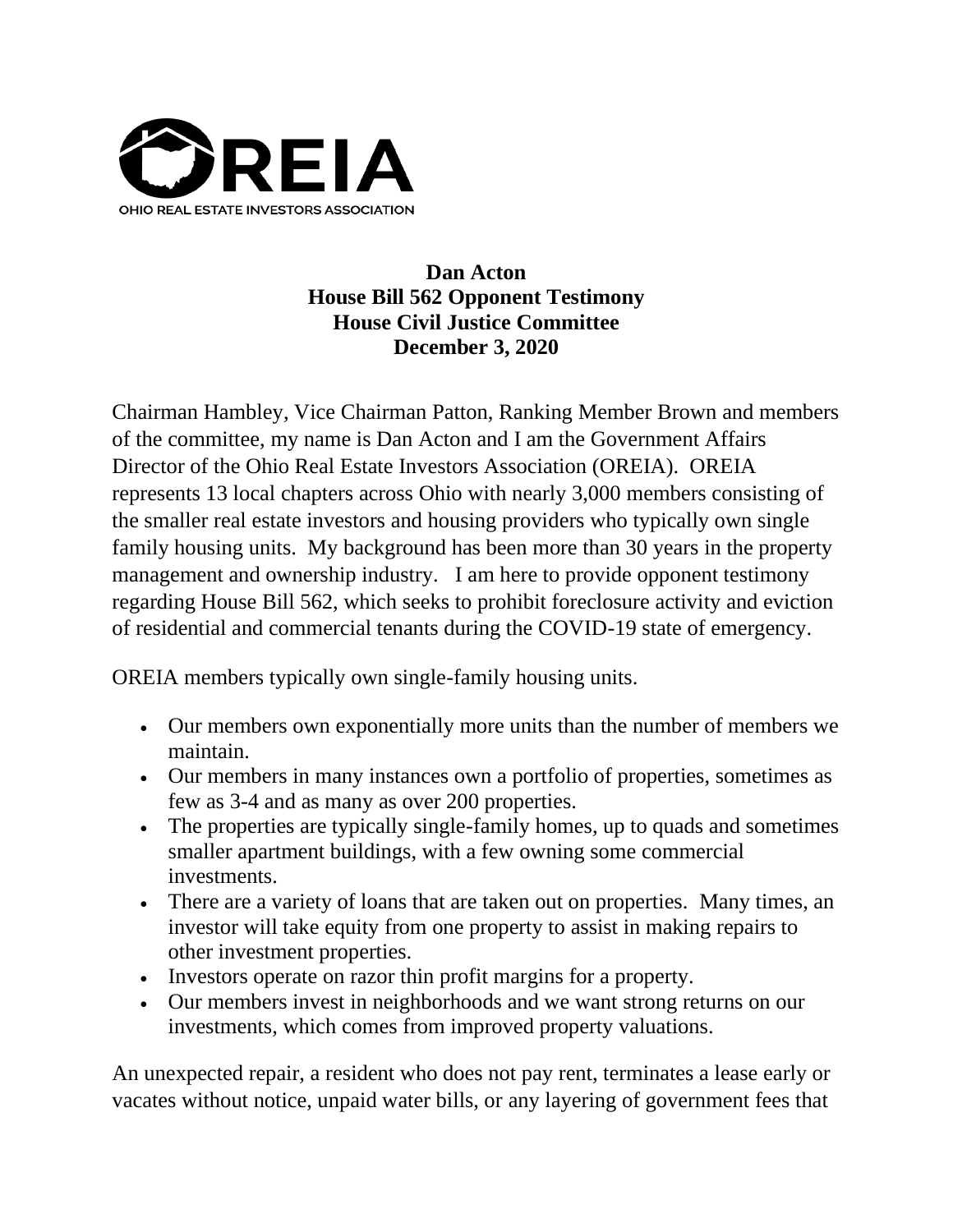we are subjected to reduce the profits for a property owner that could otherwise be used to reduce the overall debt on the property or make improvements. The pandemic and the resulting eviction moratoria and payment delays are leaving our members at the brink of failure.

The current COVID-19 pandemic and the many effects on the economy are not lost on our membership; we are impacted as well as business owners, small business owners in most circumstances. Since the onset of the virus and the immediate interruption to the economy, we have been staying in contact with our residents and doing business the "Ohio Way". We are treating our residents with respect, compassion, dignity and as neighbors. Our members are discussing with residents a variety of options including payment plans, dismissing any late payments, accepting credit cards, making significant exceptions of partial payments of rent and, in many circumstances, not collecting rent at all. We know that some property owners will not take this tactic just as we know some renters will take advantage of our members' charity. The months since mid-March have been the true test of the rental property system in Ohio as many rents, and I would also note utility payments, especially water and sewer bills, have gone unpaid or partially paid.

These are unprecedented and unusual times. It would be dangerous for the government to interfere so forcefully in an executed private contract, even in times of emergency and exigency. We understand that evictions are dramatic for residents and housing providers and our members do not engage in them lightly. However, the ability to conduct an eviction is also a matter of safety. There are circumstances when an eviction is warranted, especially in situations of the presence of violence in the household. One of the unforeseen consequences of preventing evictions could prohibit a housing provider from renting the unit for upwards of five months, which strains revenue flow and creates a housing crunch by keeping a paying resident from taking occupancy. Couple the forced eviction moratorium at the federal level (in effect until 12/31/2020) with the state government required water and sewer non-disconnect orders for lack of payment and Ohio's housing providers got a double hit. Many of you may not know that unpaid water and sewer bills (in a pandemic or not) are assigned to the property, not to the contractually responsible resident, and the property is liened for nonpayment of water and sewer services. Liens must be paid in full before service can be restarted for a property and a new resident/customer. We predict that we will be flooded with property liens because lessees will not be able to pay and housing providers are easy targets for water departments.